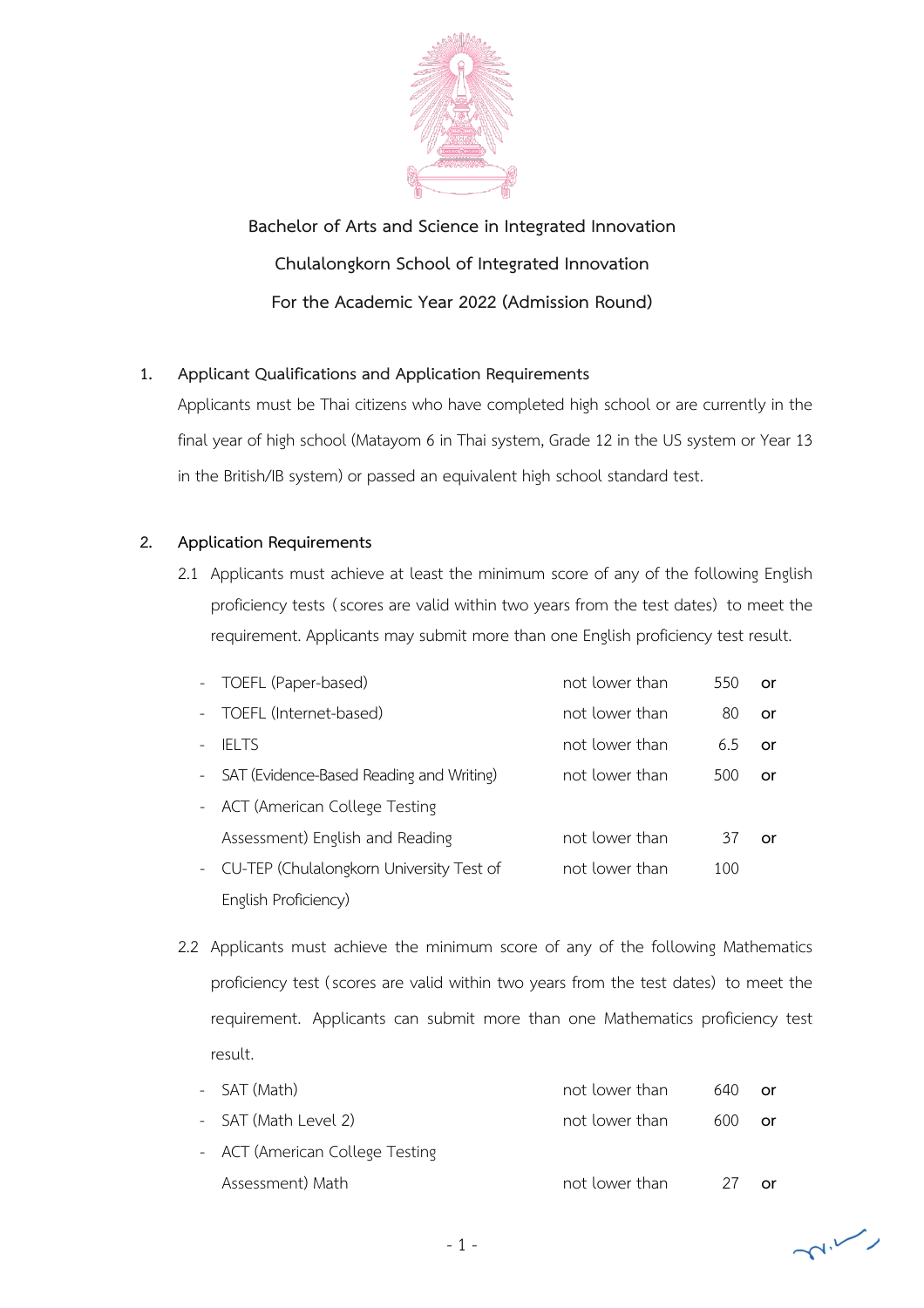#### - CU-AAT Math not lower than 620

 **If an applicant chooses to submit both parts of SAT (Evidence-Based Reading & Writing and Math), ACT (American College Testing Assessment – English & Reading and Math), the scores must be from the same test (taken on the same day).** 

All scores pertaining to 2.1 and 2.2 must not be older than two years on the application deadline.

#### 2.3 E-Portfolio

Applicants must submit E-Portfolio which consists of a collection of the applicants' work as well as activities. The purpose of the E-Portfolio is for applicants to demonstrate their individual versatility, breadth of experiences, engagements, achievements, and organizational skills.

E-Portfolio may include the items below:

- 1) Executive Summary of Profile
- 2) Education Background (High School) including system, accumulative GPA, coursework, GED
- 3) Requirements (Mathematics and English)
- 4) Languages
- 5) Awards and Competitions
- 6) Project Experiences
- 7) Internship or Work Experiences
- 8) Extracurricular Activities
- 9) Overseas Experiences
- 10) Continuing Education
- 11) Creativity and Innovation Ideas
- 12) Photos and Supporting Documents

E-Portfolio must be created and submitted via the ScII online admission system

(https://www.sciiadmission.com) only.

#### **3. Admission numbers**

 The Bachelor of Arts and Science in Integrated Innovation will admit **20** qualified students for Admission Round in the Academic Year 2022.

 $\sim$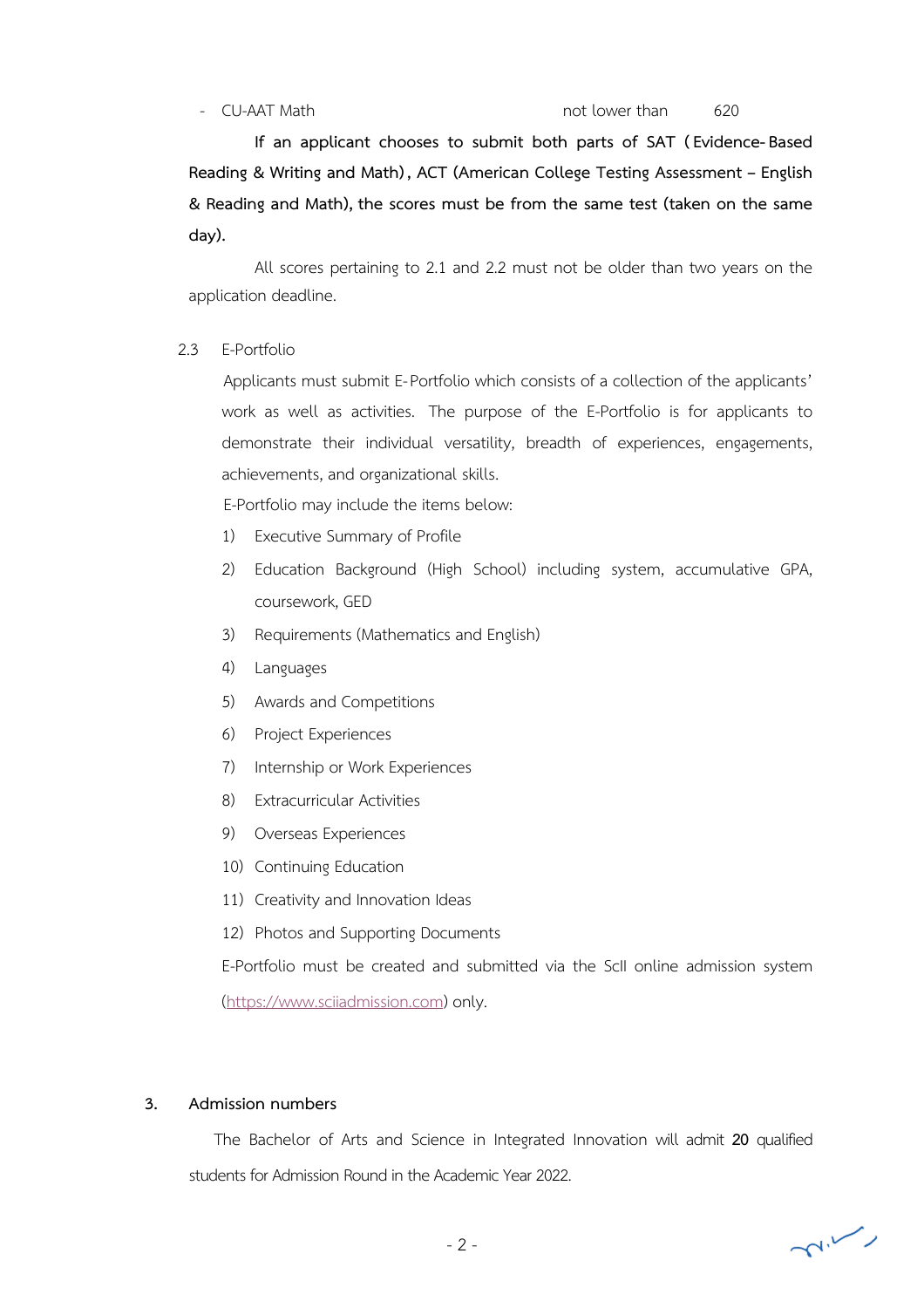### **4. Application Documents**

 Applicants must complete all required sections in the online application system and must ensure the correctness of all the information given. All application forms must be accompanied by the following:

- 1) In case an applicant has completed high school, a certified copy of diploma certificate from the high school and academic transcript(s) is required
- 2) A student photo (maximum 1 MB file size)
- 3) Test results (2.1 and 2.2)
- 4) A certified copy of transcript(s) or high school certificate equivalency
- 5) E-Portfolio (2.3)
- 6) A certified copy of Thai ID or Passport (for foreigner)
- 7) In case applicant is currently in the final year of high school, a copy of official document certifying academic status from the applicant's school is required.
- 8) Name change official document (in case an applicant has a different name in application documents)
- 9) Money transfer slip

**When the application is submitted, it implies that the applicant has already verified the requirements. No refunds will be made after the application has been submitted.**

## **5. Evaluation Criteria**

Eligible applicants will be evaluated on the test scores, E-Portfolio, online aptitude test and interview results. **Only short- listed candidates will be contacted for interviews**. The following weighting will be assigned to the four criteria as follows:

| • English Proficiency Test Score     | 20 %  |
|--------------------------------------|-------|
| • Mathematics Proficiency Test Score | 30%   |
| $\bullet$ E-Portfolio                | 20%   |
| • Online Aptitude Test and Interview | 30%   |
| Total                                | 100 % |

 $\sim$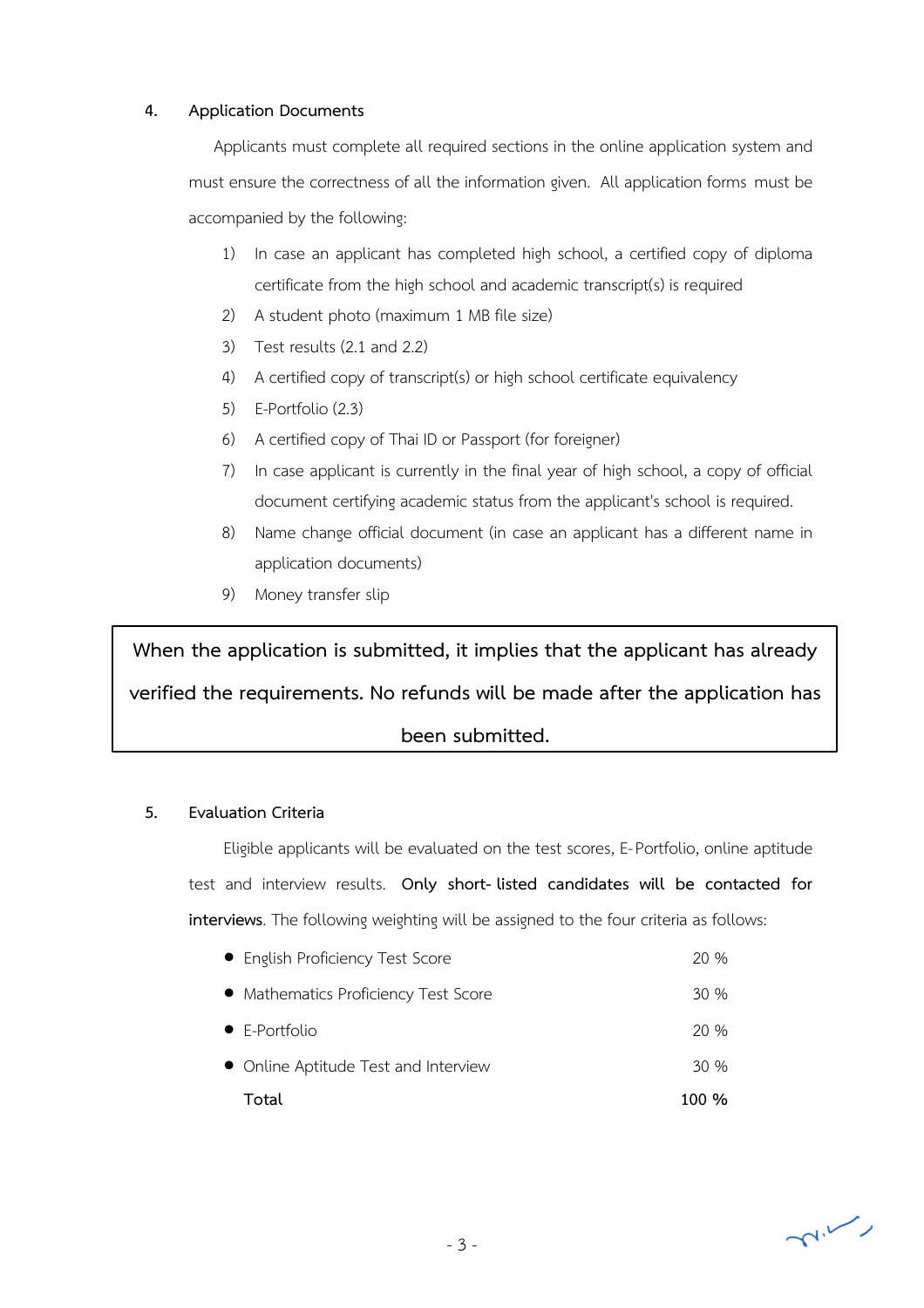### **6. Enrollment**

 In order to be eligible to enroll at Chulalongkorn University, applicants must have successfully completed Matayom 6 in Thai system or its equivalent level. Applicants who have graduated from schools outside of Thailand or passed an equivalent high school standardized test need to obtain an equivalency certification from Chulalongkorn University via https://hsces.atc.chula.ac.th.

# **7. Admission Calendar**

| <b>Admission Process</b>                                                                                                                                                | Admission                               |  |
|-------------------------------------------------------------------------------------------------------------------------------------------------------------------------|-----------------------------------------|--|
| <b>Online Application</b><br>Please enter http://www.scii.chula.ac.th to apply.                                                                                         |                                         |  |
| The application will be rejected if the required scores are not<br>submitted in our platform within the application deadline.                                           | 21 February - 31 March<br>2022          |  |
| Announcement of candidates eligible for aptitude test & interview                                                                                                       | 7 April 2022                            |  |
| Online aptitude test & interview                                                                                                                                        | 9 - 11 April 2022                       |  |
| Announcement of selected candidates                                                                                                                                     | 19 April 2022                           |  |
| Selected candidates accept and confirm an offer for admission                                                                                                           | 21 April 2022                           |  |
|                                                                                                                                                                         | $(9:00$ AM $- 12:00$ PM)                |  |
| Announcement of candidates on the waiting list                                                                                                                          | 22 April 2022                           |  |
| Waitlisted candidates accept and confirm an offer for admission                                                                                                         | 25 April 2022                           |  |
|                                                                                                                                                                         | $(9:00$ AM $- 12:00$ PM)                |  |
| Announcement of admitted candidates                                                                                                                                     | 3 May 2022                              |  |
| Enrollment confirmation through the TCAS website<br>(http://student.mytcas.com)                                                                                         | $9 - 10$ May 2022                       |  |
| Announcement of admitted candidates confirming via TCAS<br>website                                                                                                      | 17 May 2022                             |  |
| Enrollment confirmation with a tuition fee deposit payment<br>(100,000THB). The tuition fee deposit will be deducted afterwards<br>from the first semester tuition fee. | 19 May 2022<br>$(9:00$ AM $- 12:00$ PM) |  |
| Final acceptance announcement                                                                                                                                           | 23 May 2022                             |  |

 $\neg n \vee n$